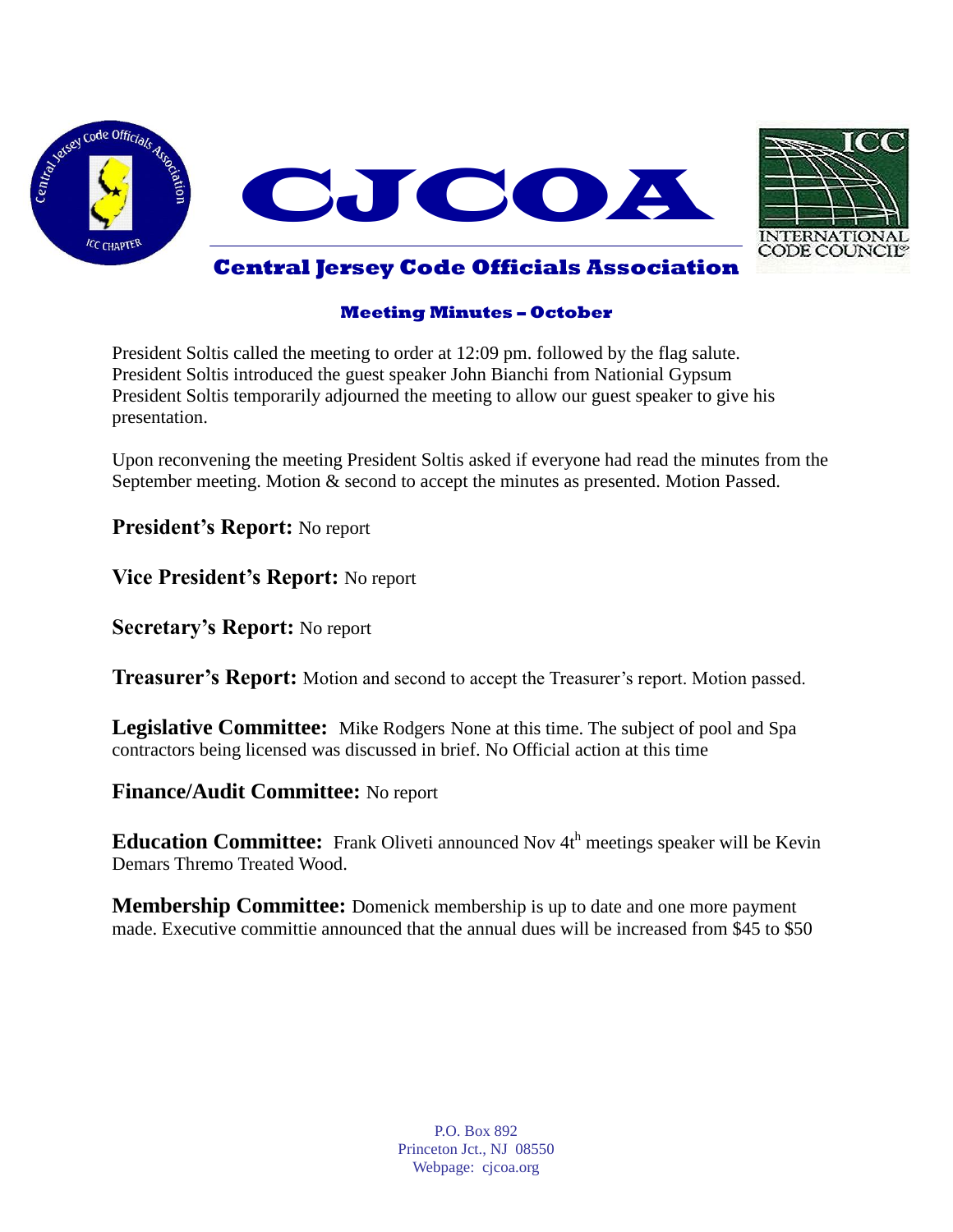# **By-Laws Committee**: No Report

# **Historical Committee:** No report

**Good & Welfare Committee:** No report. Reminder League of Municipalities November  $17<sup>th</sup> - 19th$ 

# **Public Relations Committee:** No report

**Code Change Committee:** Mike Rodgers reported votes and oppositions were made at the ICC code change hearing in Long Beach California. Floor motion action will be on the CDP access shortly. There will be a two week window to vote online for changes to the 2018 proposed Codes.

**Nominating Committee:** No report

**Scholarship Committee:** Applications are due by December 31

**Website Committee:** Domenick Cardarelli reported website is up to date.

**Golf Committee:** No report

### **Ad-Hoc**

- **Building Safety Week:** New Facebook page is available
- **DCA/UCC:** Mike Rodgers 2015 code adoption should be in the registry on September 21. Pre-registration is available. 2014 NEC and 2009 Energy codes, etc will be available.
- **NJBOA:** Domenick reported the New Jersey Building Codes and Public Safety forum at the League of Municipalities will be Tuesday November 17 in Atlantic City. At room at 3:45 room 415 light weight construction will be discussed and the Mayor of Edgewater will preside at the forum. Larry Scazelli says thank you to CJCOA for the retirement card sent to him. NJBOA will host a small hospitality suite Sunday night on the Queen Mary in Long Beach California. The Atlantic City luncheon will be Wednesday, November 18<sup>th</sup> Tickets are available for \$40 NJBOA general meeting will be September  $23<sup>rd</sup>$  New Jersey is set to adopt the I-codes on September 21th. Building Safety week will be May 4,5,&6 at Ballys Atlantic City. Calendar raffles are available see John Fielder. No scholarships have been applied for from NJBOA to date.
	- **ICC:** The Annual Business Meeting was September 28,29,30 code change validation still open. Look for an E-mail on how simple it is to validate. 4 Governmental members have the right to vote. These are the final action hearings for the 2018 Code Changes.

P.O. Box 892 Princeton Jct., NJ 08550 Webpage: cjcoa.org